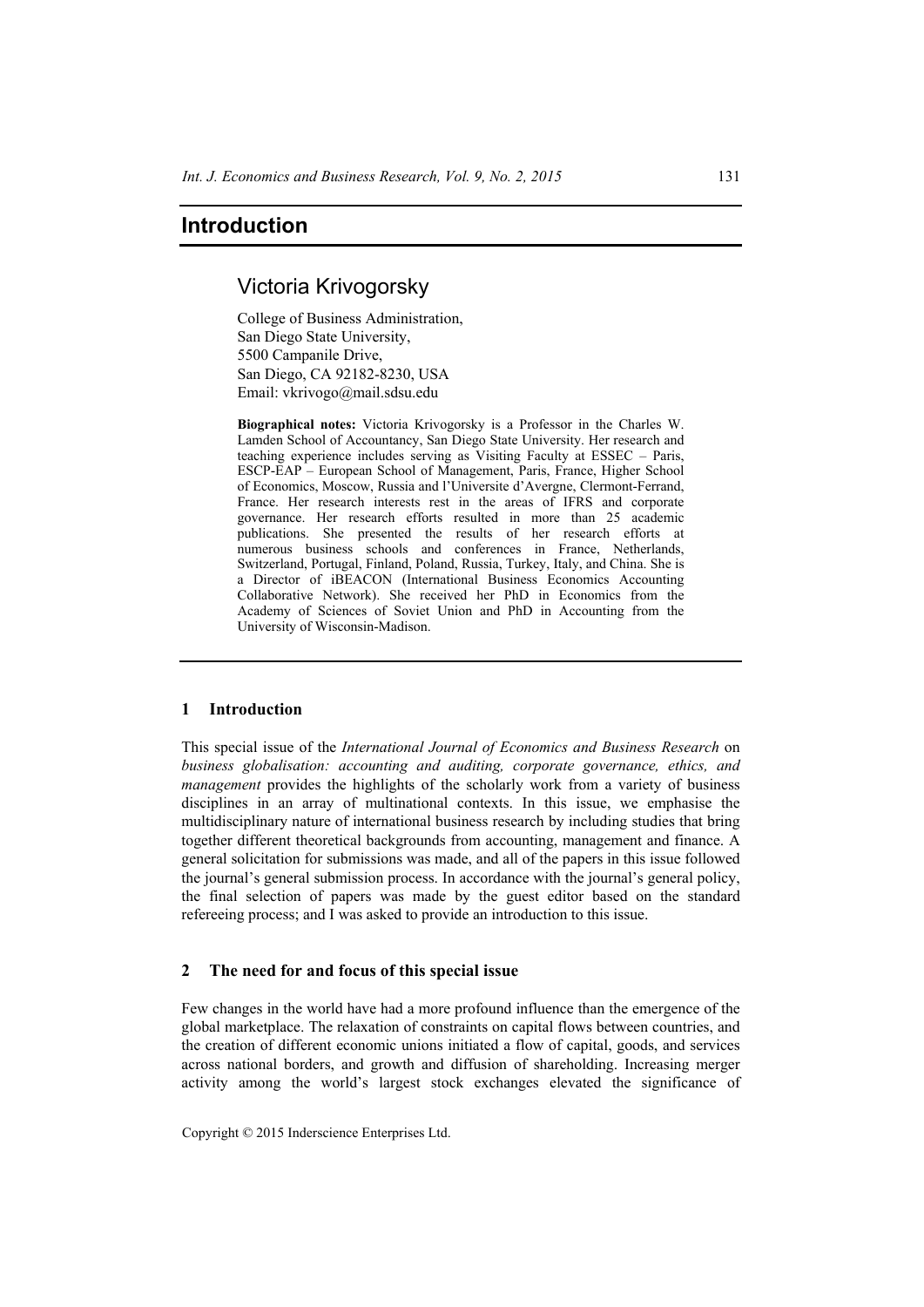## 132 *V. Krivogorsky*

understanding the merits of new developments in accounting, finance, and management to a new qualitative level. Organisations worldwide manage significant assets in different countries, maintain equilibrium between product and functional concerns and face numerous geographic, cultural and institutional issues. To this end, the aim of this special issue is to establish a forum in which to articulate the intensity of the problems encountered by organisations from different countries by illuminating the voices from several business disciplines. In other words, this special issue fills a niche for a publication that combines a selection of different aspects related to new developments in different business areas faced by companies in different countries. In particular, it addresses a broad view of origins and business developments with an emphasis on their functions, and consists of manuscripts that tend to explain current international business practices, with related theoretical justifications.

This issue features six articles that are intended to help a reader appreciate the array of matters faced by modern corporations in different countries by each telling a unique story, and expounding on the respective lessons learned by the authors while conducting their investigations. Both common themes and distinctions found among the topics contribute to a mosaic picture of the overarching subject. None of the articles present an exhaustive literature review, but the authors cite the resources that function as a basis for their research. Furthermore, the articles focus on real problems associated with business practices, and all papers included in this issue use theoretically grounded analysis to investigate their research questions. Two studies here employ an archival research method, one study uses the experimental method, one study utilises modelling and the remaining two use a conceptual approach.

## *Article 1: Enhancing electronic reporting in business information supply chain: using XBRL to establish the enterprise reporting engine*

This study proposes a comprehensive design model, which enhances the effectiveness of electronic reporting for various purposes. The recommended model was tested by the authors using data collected in Taiwan. A consolidated Extensible Business Reporting Language (XBRL)-based framework was developed as the core of the design model called the enterprise reporting engine (ERE) to provide extensive access to both financial and non-financial information and facilitate transparent financial reporting. As such, it is considered to be a requisite for unifying electronic reporting by generating reports for a variety of purposes. Currently, two main packages; XBRL FR and XBRL GL have been developed for external and internal reporting needs respectively. The XBRLFR (financial reports) package itself consists of two major parts: the construct set (which defines the elements constituting a business report) and the association set (which identifies the 'aggregation' and 'recursive' relationships among report elements).

The XBRL FR adopts XML technology (such as schema, XLink and XPath) which unifies the reporting format and terminology and describes a variety of relationships embodied in business information supply chain (BISC) reports. To support data collation contained by internal reporting, a special taxonomy called 'general ledger (GL)' has been originated by the XBRL International in 2003. Taking into account the significance of electronic reporting unification, this study conjectures that with an ERE model based on XBRL-compatible specifications, both FR and GL can be a core portion of the development of BISC practice. To provide the support for their hypothesis, the authors develop a three-tier metadata model to be used by a report preparer to generate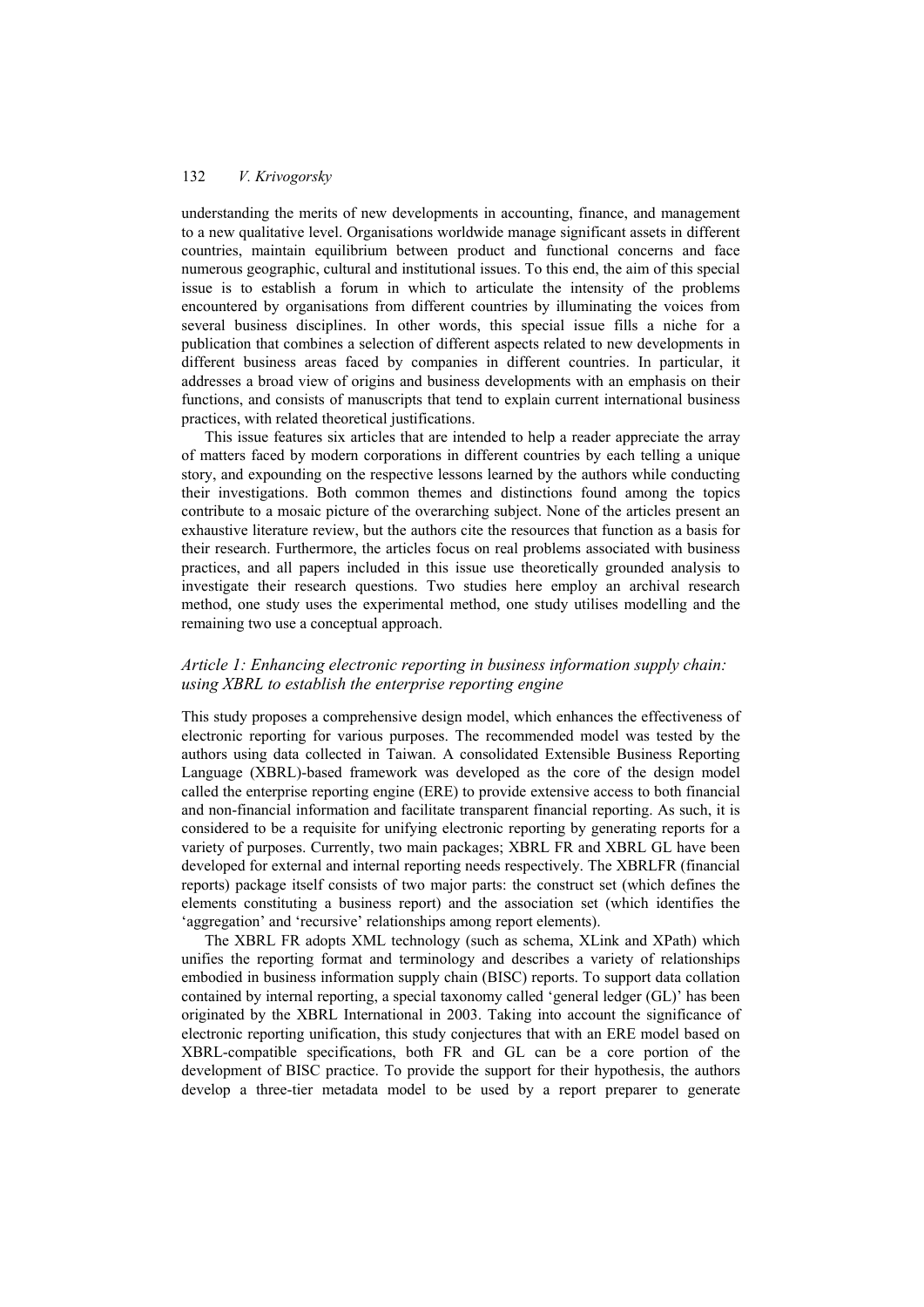## *Introduction* 133

high-quality XBRL outputs. To test the proposed ERE model, authors use a partial consolidated financial report as an example. They design the taxonomy architecture based on their model and implement parsers to instantiate the conceptual model. The authors conclude that through the instantiation of the model, the BISC preparers' reports will comply with the regulatory requirements, therefore ERE provides a solution for continuous business reporting.

#### *Article 2: Financial reporting for joint ventures and capital markets reactions*

This article imparts a comparative analysis of using proportional consolidation vs. equity method of accounting for investment in joint ventures (JVs). The authors argue that more financial information conveyed to a wide range of users may contribute to a decrease in the information asymmetry on the capital markets. In recent years, the accounting treatment for JVs has been a subject of intense debate. The recently issued IFRS 11 is a product of the conversion project, and the outcome of long deliberations between the International Standard Board, Financial Accounting Standard Board (USA), accounting scholars, and practitioners. The main purpose of the conversion project, as stated beforehand by both boards, was to provide more transparent and relevant financial information for a wide spectrum of users, with a special focus on investors and creditors. To this end, IFRS 11 has introduced two significant accounting changes: first, it changes the classification of IAS 31 jointly controlled entities to redefine joint operation (JO) and JV. If separation between the arrangement and the party is deemed ineffective, it is now called JOs. JV unlike JO, is structured now as separate vehicle, i.e., separately identifiable financial structure. In particular, in case of JV, neither the legal form nor the contractual terms give the parties rights to the assets or obligations for the liabilities of the arrangement. Contributed equity by the parties is sufficient to buy assets and raise debt finance for future investments. Sales proceeds are used to repay external debt, and remaining profit is distributed to parties. Parties provide guarantee to financier.

Second, the free choice of using the equity method or proportionate consolidation to account for the remainder of IAS 31 jointly controlled entities, now called JVs, is eliminated; JVs must now always use the equity method. The elimination of proportionate consolidation will subsequently change all key performance measures and ratios, as equity accounting will affect virtually all financial statement line items, notably decreasing revenue, gross assets and gross liabilities. If the JV has tax expense, then the transition will also decrease profit before tax. Therefore, the two methods lead to different amounts recorded on the balance sheet as assets and liabilities, and on the income statement as revenues and expenses. Due to the significance of these changes, the debate on the rightfulness of the decision to eliminate the proportionate consolidation is still on. The opponents of equity method argue that the equity method does not provide sufficient information and could cause unrecognised losses, the advocates of this accounting treatment suggest otherwise. In particular, they state that equity method is the more informative, simpler and more straightforward approach of accounting for outside investments. To investigate whether IFRS 11 provides more information, the authors refer to previously conducted research on the same issue, as well as analysing the accounting methods employed by the equity approach as compared to proportional consolidation. After conducting their analysis, the authors conclude that the financial statements prepared under proportionate consolidation elicit a better prediction of future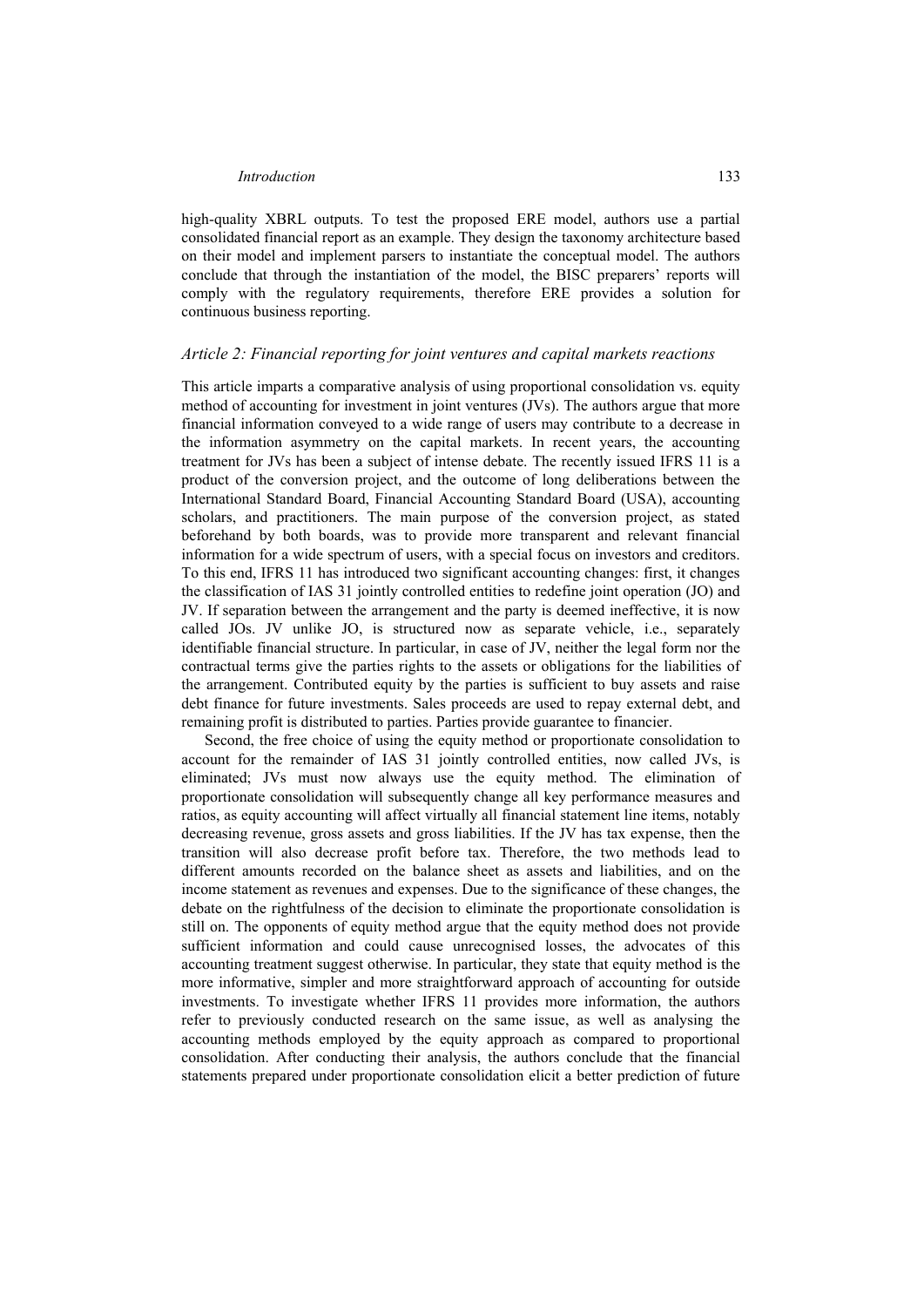## 134 *V. Krivogorsky*

return on shareholder equity than do financial statements prepared under the equity method.

### *Article 3: Competitive strategies and company performance of Taiwanese firms*

This article addresses the issues associated with the competitive strategies utilised by Taiwanese companies. A strategy employed by a firm reflects the specific combination of competitive methods employed by managers with a primary goal of success. The strategies put to use around the world are believed to be country-specific; given that countries have unique cultures, institutions, labour markets, and are at different stages of economic development. That said, in the present case of interdependent economies, it is not clear if the countries should use and subsequently benefit from emulating the modal competitive strategies of their counterparts, or if they would do better by developing competitive stances of their own. In an attempt to answer this question, the authors investigate the competitive strategy parameters of a large sample of Taiwanese companies, matched to Kotha et al.'s sample of US and Japanese firms distributed across a wide range of industries. The authors find that a majority of the sampled Taiwanese firms mimic the US companies' strategies. The next largest percentage of Taiwanese firms follows their Japanese counterparts, and the smallest percentage of them that do not follow either model, but rather develop what might be called Taiwanese strategies. A variance analysis indicates that the sub- sample of firms that have an Eastern strategic orientation (Japanese and Taiwanese) have better performance as defined by growth rate of sales, employee morale, job satisfaction and commitment. To the extent that the results of this study are valid, authors suggest a possible need for Taiwanese companies with Western strategic orientation (US) to re-examine their competitive postures. Prior to making any major change, however, authors find it important to conduct future research to validate the findings of this study. In particular, they suggest expanding future investigation to cover a more comprehensive set of industries and national settings.

## *Article 4: The effect of deregulation and capital market incentives on voluntary disclosure in the electric utility industry*

This paper examines voluntary disclosures choices in the electric utility industry as it undergoes deregulation. Previous research suggests that a reduction in barriers to entry (perhaps triggered by deregulation) increases/decreases disclosure of both good and bad news. Authors claim that using a single industry in the test has an advantage of eliminating industry-specific factors (such as market volatility and reporting regulations) as control variables from the empirical test, and therefore, this approach helps to shed light on within-industry differences by investigating single industry cross-sectional differences in greater depth.

The passage of the National Energy Policy Act of 1992 (the Act) initiated the process of deregulation of the electric utility industry. Although actual source generation of electricity was deregulated, the transmission of electricity was still regulated, forcing electric utility companies to open their transmission lines to competitors. The authors believe that deregulation of the electric utility industry changed the environment, potentially affecting the motivation for firms to voluntarily disclose additional information, and provided an opportunity to empirically test whether firms' voluntary disclosure decisions were changed. As a measure of voluntary disclosure, the authors use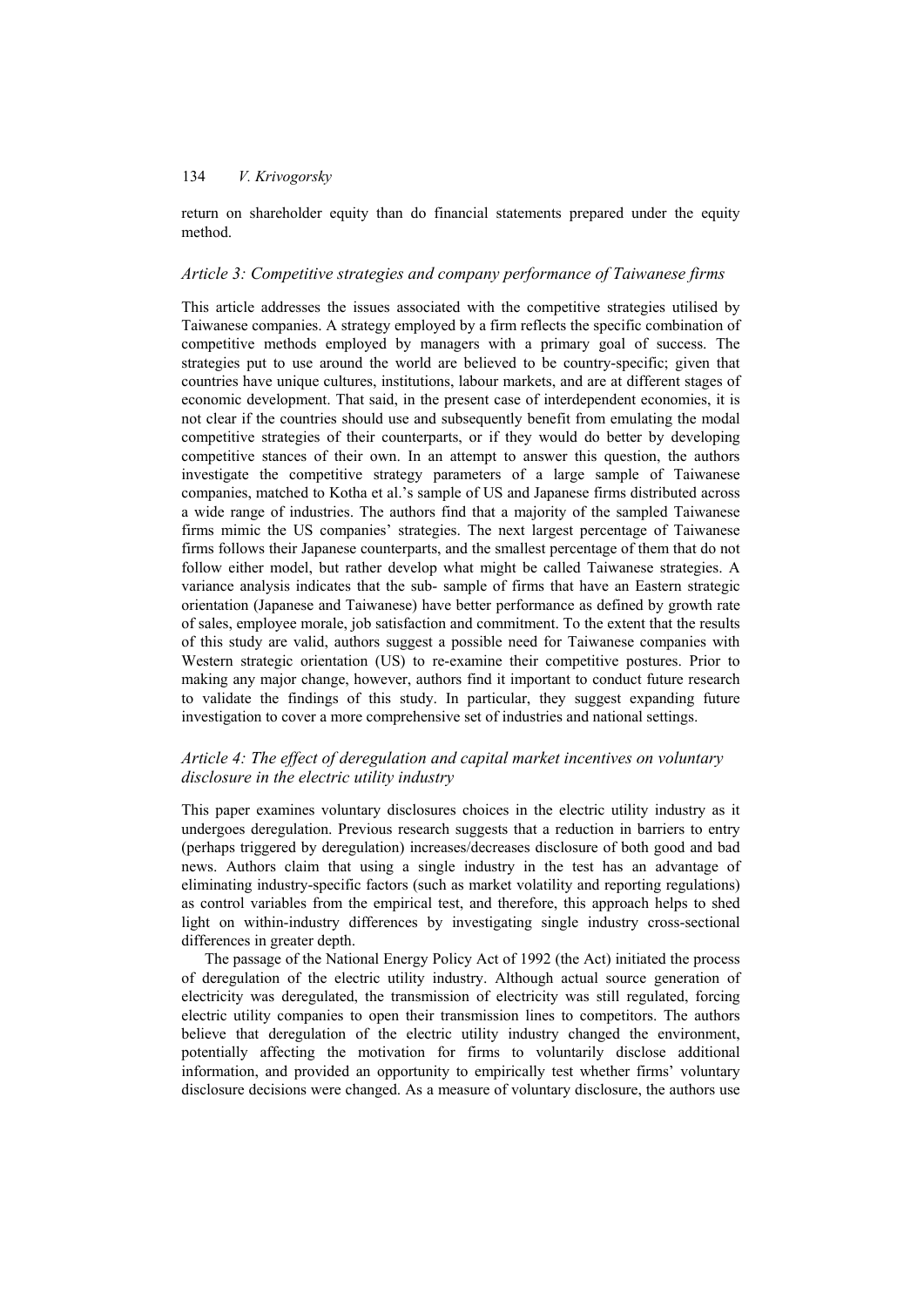## *Introduction* 135

the issuance of Dow Jones News Service (DJNS) announcements published in the DJNS. The results reveal, after controlling for firm-specific factors, that deregulation of the electric utility industry is associated with increased voluntary disclosure. In particular, the Wilcoxon signed rank test results indicate that one of the alternative proxies of voluntary disclosure level, analyst forecast error (FE) increased significantly from the pre-deregulation period to the post-deregulation period. The results for other two alternative proxies, analyst following (AF), and analyst forecast revisions (AR), do not show any significant change from the pre-deregulation period to the post-deregulation period. Overall, the results provide empirical evidence that the deregulation of the electric utility industry is strongly associated with an increase in voluntary disclosure.

Although the tests performed in this study did not distinguish the specific cause of the increase in disclosures (e.g., changes in firm structure, increases in consolidation activity, increased attention paid to the industry by the media because of the deregulation process), the results nevertheless indicate that the relationship between disclosure levels and the variables used to predict disclosure levels is a dynamic relationship, rather than a static one. It is affected by the passage of time and/or the influence of additional factors such as deregulation or changes in the level of competition within an industry.

#### *Article 5: Expense report abuse: influence of mood and social presence*

This article examines the impact of mood and communication medium on individuals' ethical decision-making behaviour within the context of expense reporting. Research on the impact of mood has exploded over the past twenty years as a part of much broader research on social life and organisational behaviour. The impact of mood has been analysed in a variety of setting, with minimum attention being allocated to the relationship between mood and ethical behaviour measured as the precision of the travel and entertainment expense report. There is no consensus in the literature so far as to the significance of the determinants of ethical/non-ethical decisions, when it comes to filing a truthful expenses report. Among determinants identified in the literature are good/ bad mood and communication method (whether the expense report is filed online or face-to-face).

To test the significance of these two determinants, authors conduct an experiment using 87 business graduate students with previous professional experience, which includes preparation and filing expense reports. As a part of the experiment, the participants' mood has been induced using statements of positive, neutral, or negative nature (debriefing). Next, subjects were offered four scenarios requiring them to prepare and file a travel expense report containing 'gray areas' (e.g., unconfirmed and unsupported taxi fare, cost of snacks to be filed with meal, etc.).Also, subjects were offered to file their expense report using a face-to-face communication medium (high social presence) or online (low social presence). The total sample was portioned by the nature of the statement offered to the participants on one side and by the communication method on the other side and the impact of each determinant was measured within the respective subsample. Consistent with expectations, participants subjected to the statement of negative nature and those communicated online were engaged in more unethical behaviour than the rest of the subjects. The results also indicate that the communication medium did significantly mediate the impact of mood.